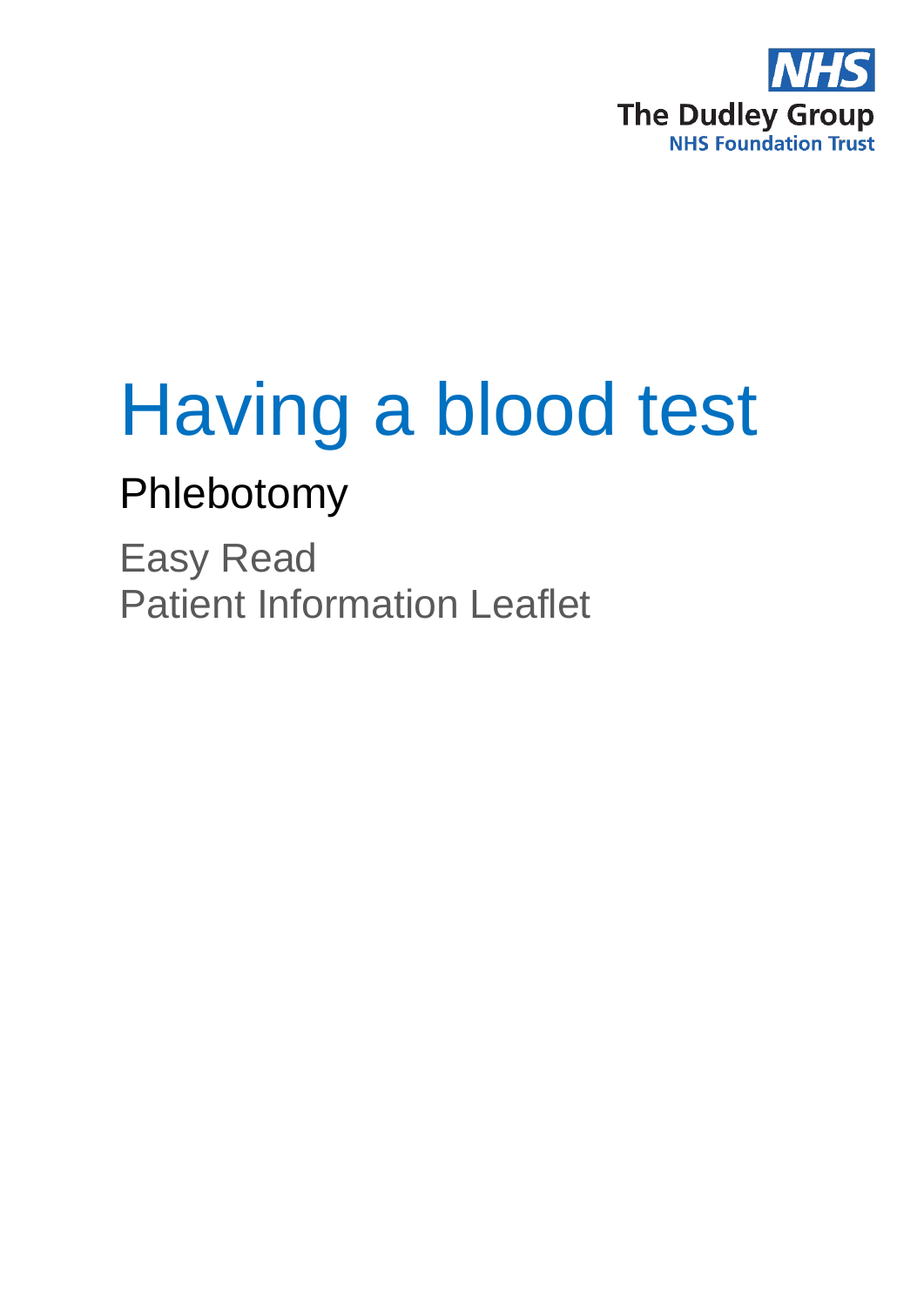## **Introduction**

This leaflet explains what happens when you have a blood test.

A blood test is when someone puts a needle in your arm to take a little bit of blood. It might hurt a little, but it is very important. It will help doctors and nurses to look after you.



Blood tests happen in the Blood Test Department at Russells Hall Hospital and Corbett Outpatient Centre.

Look for these signs.



You will go to the desk to tell someone that you have arrived.

You may need to take a ticket from the machine.

You may need to sit down and wait for your turn.



The nurse will call you when it is your turn.

Someone can go with you if you want, like your carer or a member of your family.



The nurse will take you to another room where they will ask you to sit on a chair.

They will ask for your name and birthday.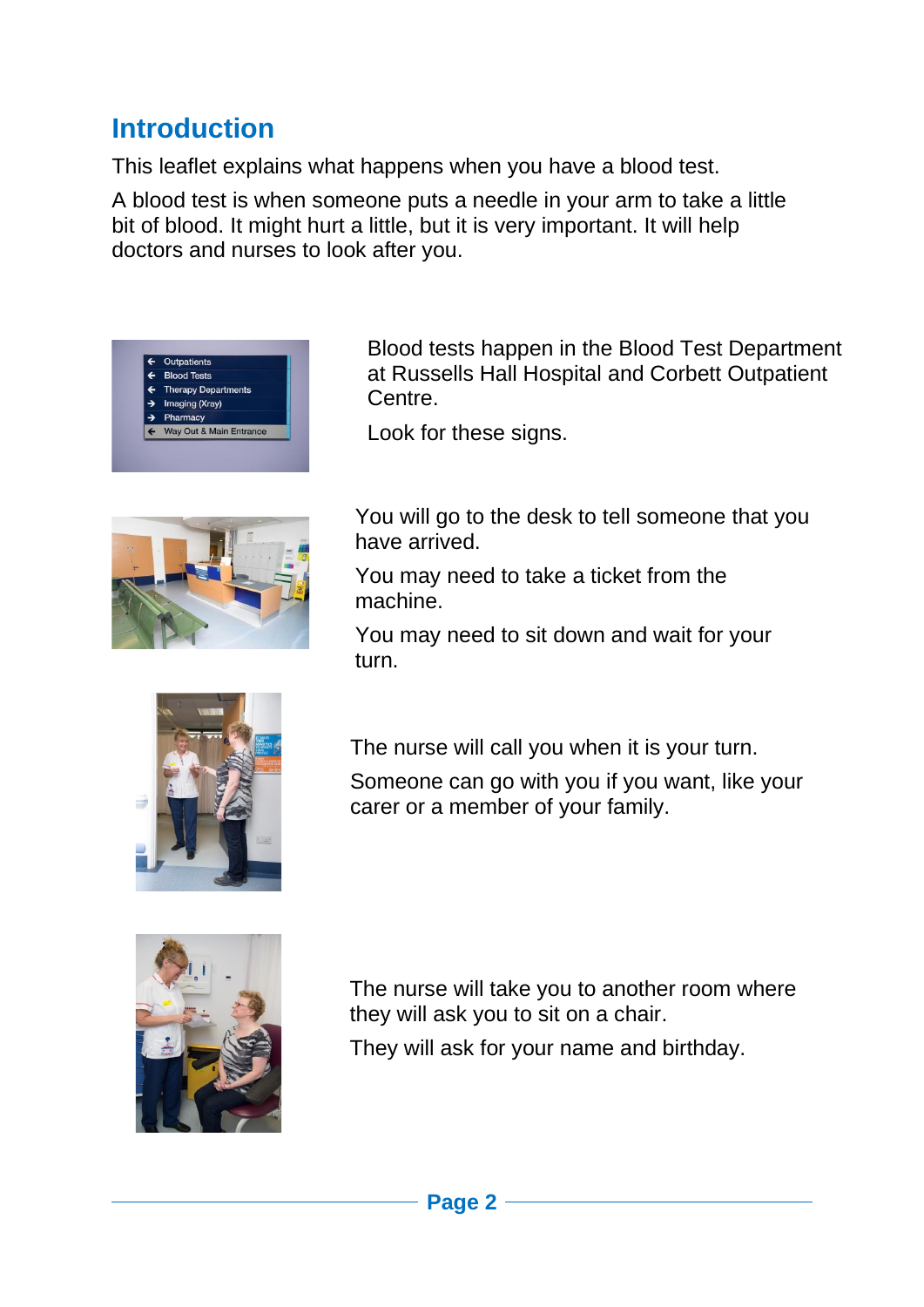

The nurse will have gloves, gauze, plasters, small tubes and needles to do the blood test.



The nurse will ask you to roll up your sleeve. It may be good to wear a t-shirt.



The nurse will wrap a band around the top of your arm which might squeeze or feel tight, but it does not hurt.



The nurse will hold your arm and tap the inside of your elbow. The nurse may have to look at the other arm too. They want to find the best place to do the blood test.



The nurse will use a special wipe on your arm. This might smell strange and it may feel cold. It may feel different but it does not hurt.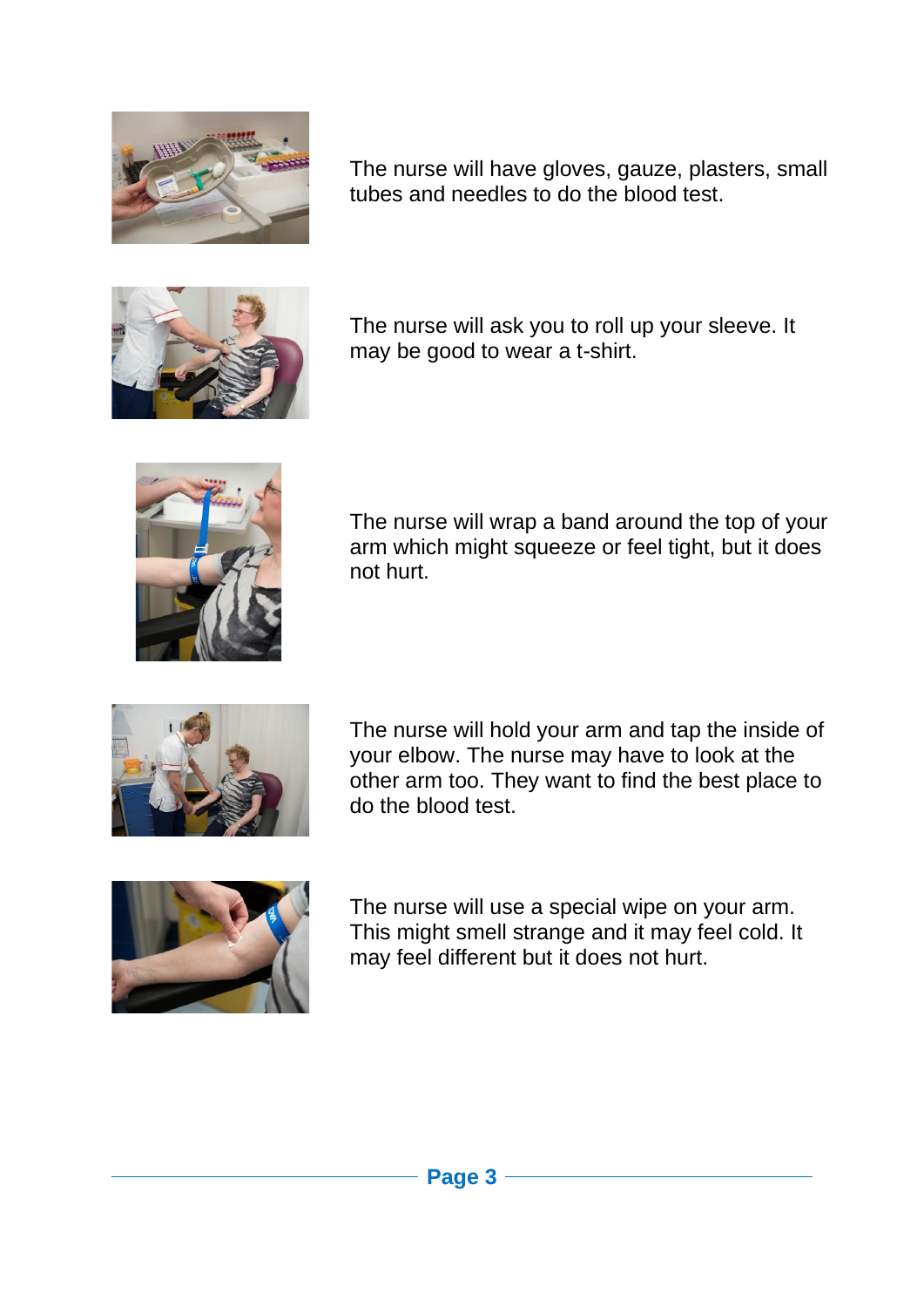

When the nurse puts the needle in your vein, you may feel a scratch or a pinch. It is important that you don't move your arm so that the nurse can take some blood. Someone can help to hold your arm still.



You can watch the nurse or choose to look at something else. You can talk to the nurse or someone who is with you to help you stay calm and stay still. You can also think about your favourite things or look at a book, phone or tablet.



When the nurse has finished, they will put some cotton wool over the needle in your arm. They will then remove the needle and gently hold the cotton wool on your arm.



The nurse will tape the cotton wool to your arm or put a plaster on.

The blood test is now finished.



The nurse will send your blood away to be tested. The results will be sent to your doctor who will explain them to you.